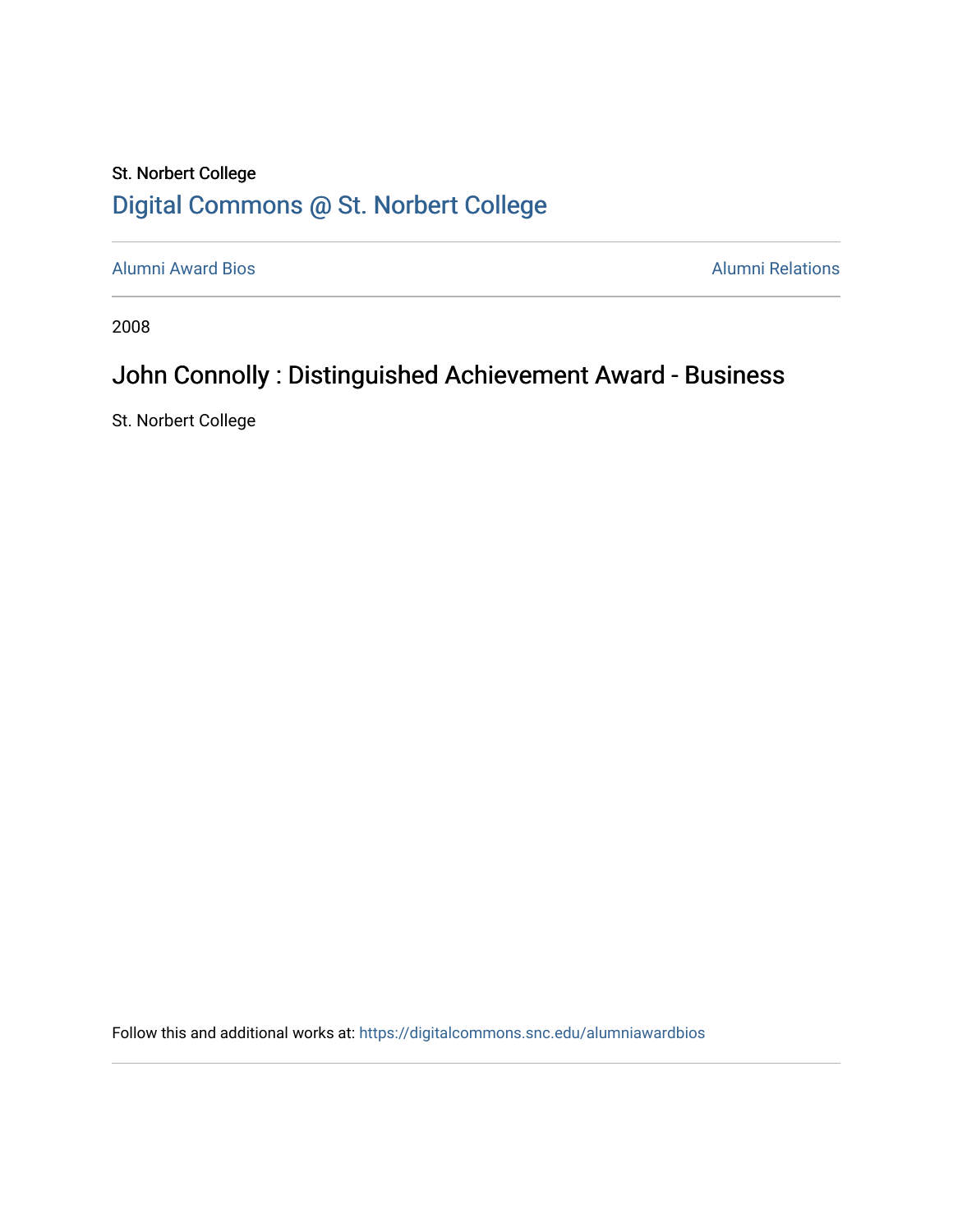

[Alumni](https://www.snc.edu/alumni/) [Alumni Awards](https://www.snc.edu/alumni/awards/) 2008 Distinguished Achievement Award - Business ▲

## [Alumni](https://www.snc.edu/alumni/index.html)

[Events & Reunions](https://www.snc.edu/alumni/event/index.html) [Behind the Arch](https://www.snc.edu/alumni/event/behindthearch/) [Benefits and Services](https://www.snc.edu/alumni/benefits.html) [Get Involved](https://www.snc.edu/alumni/getinvolved.html) [Give to SNC](http://giving.snc.edu/) [Alumni Awards](https://www.snc.edu/alumni/awards/index.html) [Past Recipients](https://www.snc.edu/alumni/awards/recipients.html) [Knight Lights](https://www.snc.edu/alumni/knightlights/index.html) [Alumni-Owned](https://www.snc.edu/alumni/directory/index.html) [Businesses Network](https://www.snc.edu/alumni/directory/index.html) [Alumni Board](https://www.snc.edu/alumni/alumniboard.html) [Student Alumni](https://www.snc.edu/alumni/saa.html) [Ambassadors](https://www.snc.edu/alumni/saa.html) [Staff](https://www.snc.edu/alumni/contactus.html)

## 2008 Distinguished Achievement Award - Business John Connolly '74

A student in class once asked, "What can I do with a degree in sociology?" Do you suppose John Connolly or his parents asked that question when he graduated from St. Norbert College with his sociology degree? And John was initially an art history major who studied art in Rome for two years. Besides that, John hadn't even planned to go to college in the first place; fortunately, a Norbertine priest at his high school in Philadelphia persuaded him to try St. Norbert College.

Now all of this might make one wonder how John could have possibly became president and chief executive officer of M/C Communications, a leading provider of medical education and event management solutions for health care professionals and others around the world. M/C Communications currently operates in more than 15 countries and educates more than 350,000 health care professionals.

Like many St. Norbert students who begin their careers modestly, John began his "rise to the top" by working for Prentice Hall Publications, selling textbooks in and around Green Bay. Within just two years, he had made his district the most profitable in the entire country. He was immediately promoted and, by 1989, he had become the founder and president of Course Technology, a publisher of books and software.

Three years later, after his company was purchased by the Thomson Corporation, John became president and CEO of International Thomson Publishing Media Group, a Thomson subsidiary.

Again, in 1996, John founded and became president and CEO of Mainspring Inc., a provider of advisory services, research and strategic consulting to Fortune 1000 companies. By the time it was purchased in 2001 by IBM, it had evolved from a startup company to a publicly traded one.

During the next three years, John served as global general manager of IBM's financial services business. There he used his expertise in business strategy and change to lead the integration of IBM's acquisition of PricewaterhouseCoopers Consulting to IBM's Business Consulting Services, along the way developing a world-class strategy consulting service.

In 2004 he became president and CEO of Institutional Shareholder Services, the world's leading provider of proxy voting and corporate governance services. During his three-year tenure in this position, John expanded his company from three to 12 offices worldwide, doubled the firm's